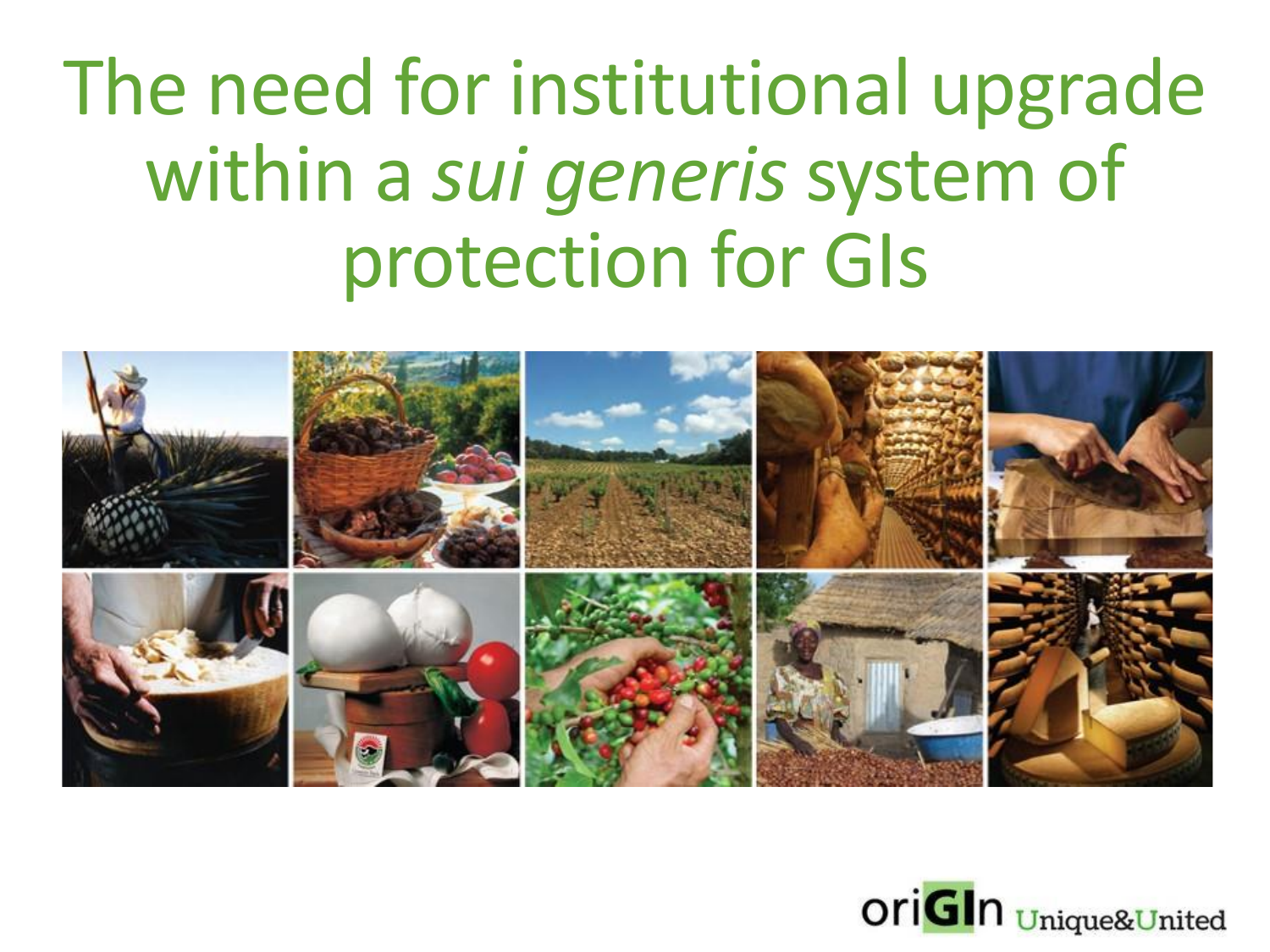### Summary

#### I. oriGIn

II. Legal tools to "capture" the value behind a product's geographical origin

III. Best practices within *sui generis* systems and institutional upgrade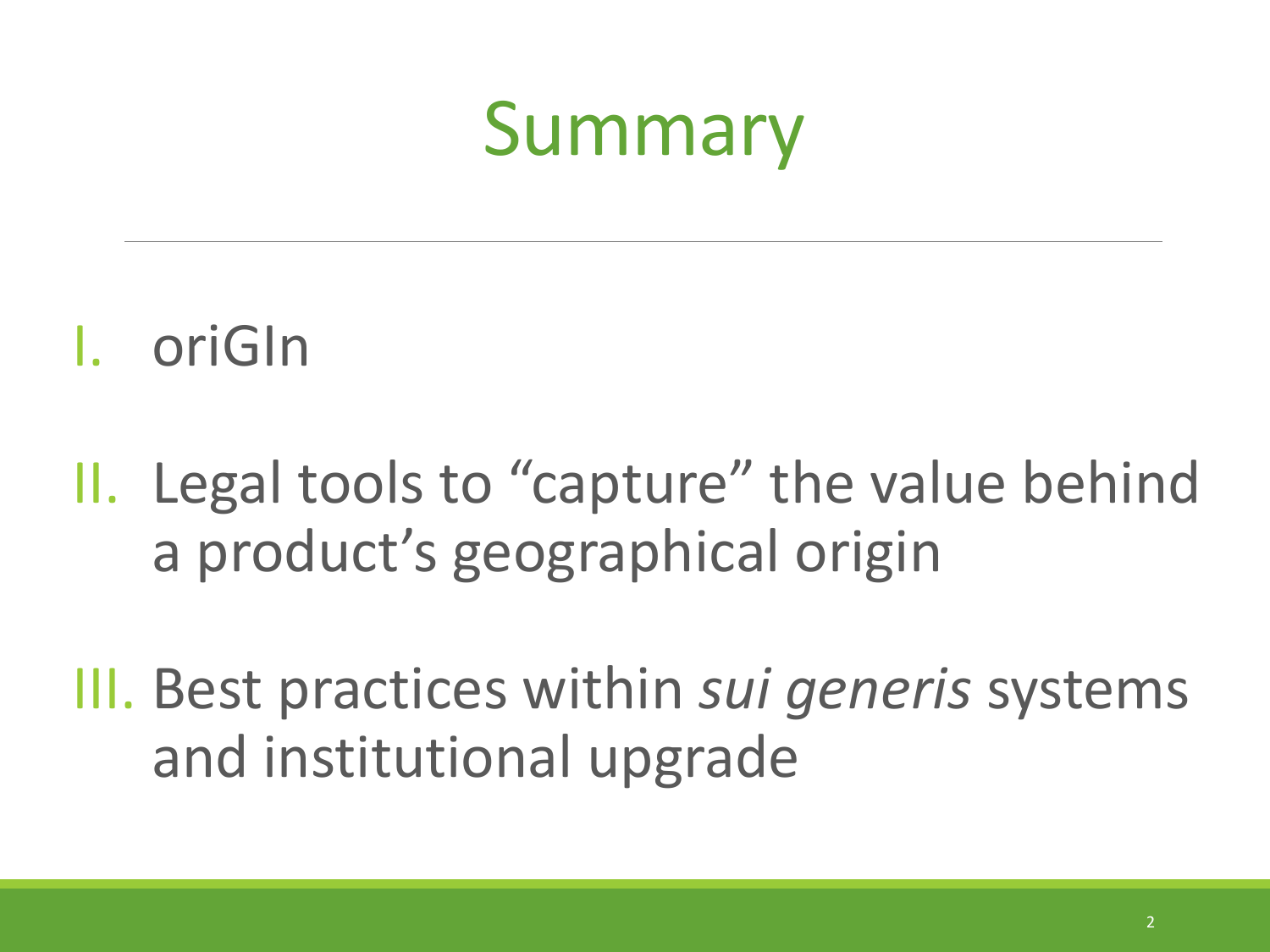## I. oriGIn – the global alliance of GIs

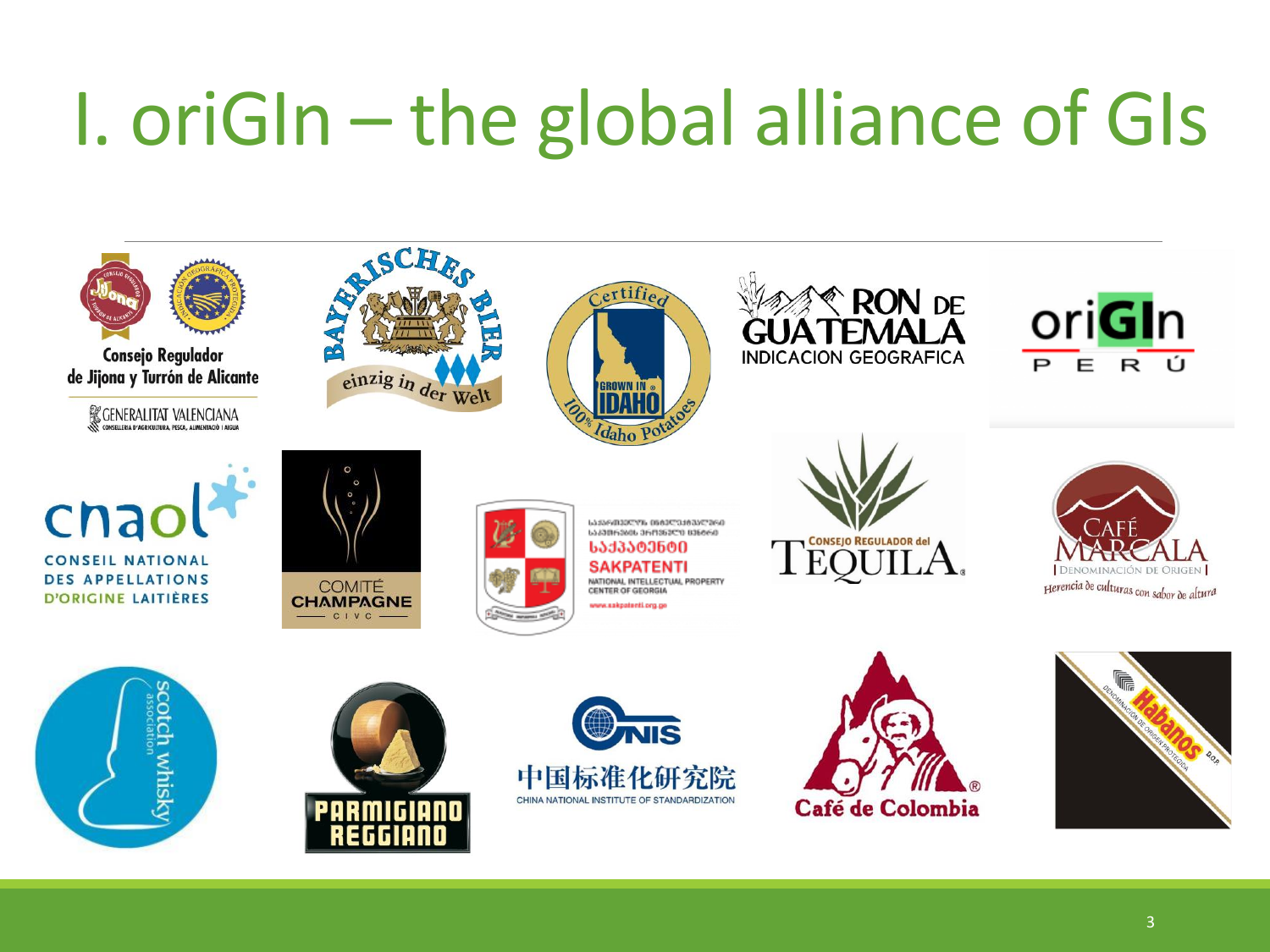### II. Legal tools to "capture" the value behind a product's geographical origin

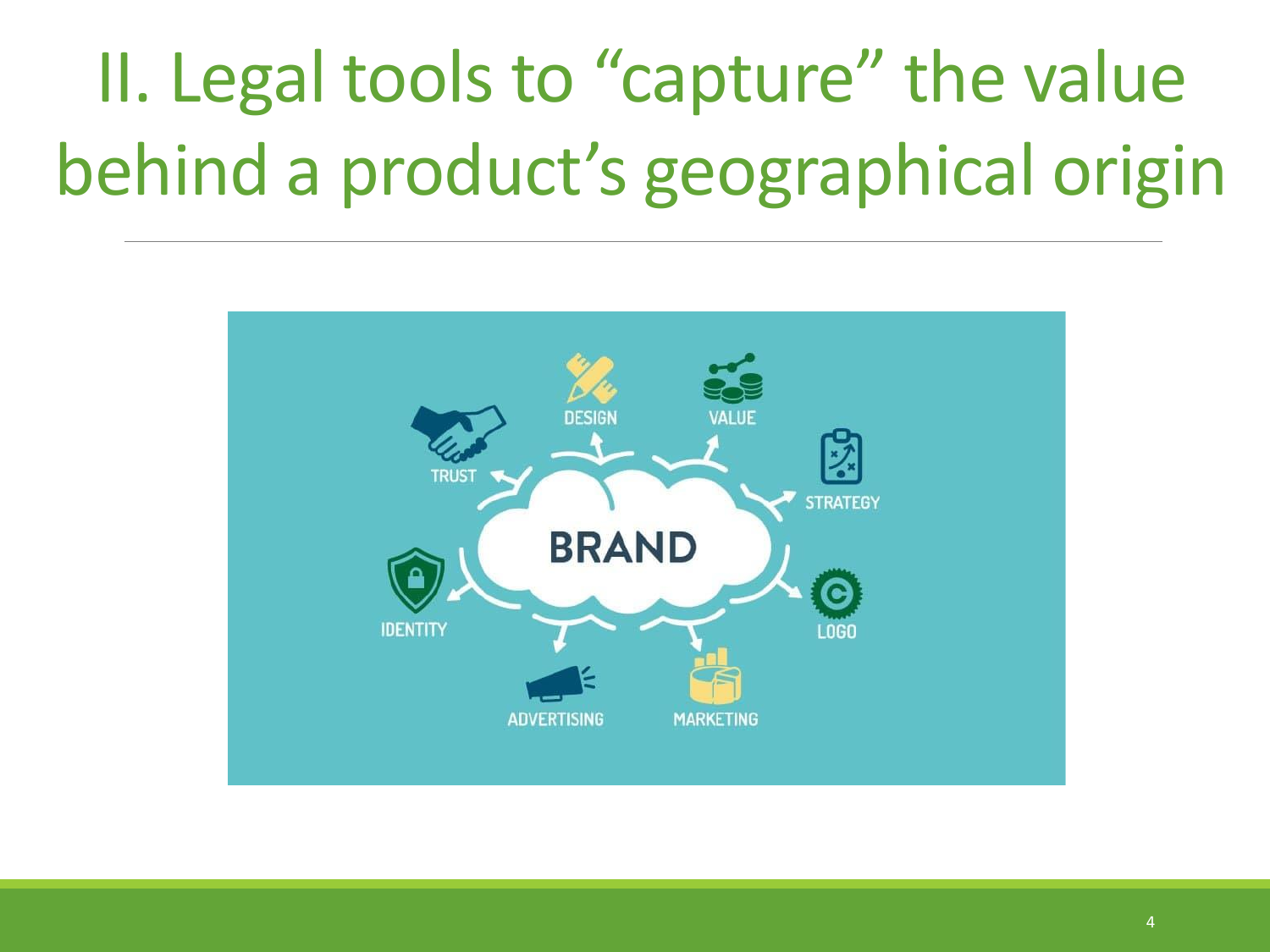## Why does origin matter?

*Producers perspective*

- Market geographical origin (differentiation)
- Turn agricultural products into "niche products"
- Protect tradition & investments (IPRs)
- "Capture" value added and increase revenues at local level

*Consumers perspective*

- More conscious, demanding (information on quality, health, methods of production, environmental concerns, …) and ready to pay premium price for quality
- GIs increase market transparency and reduce transaction costs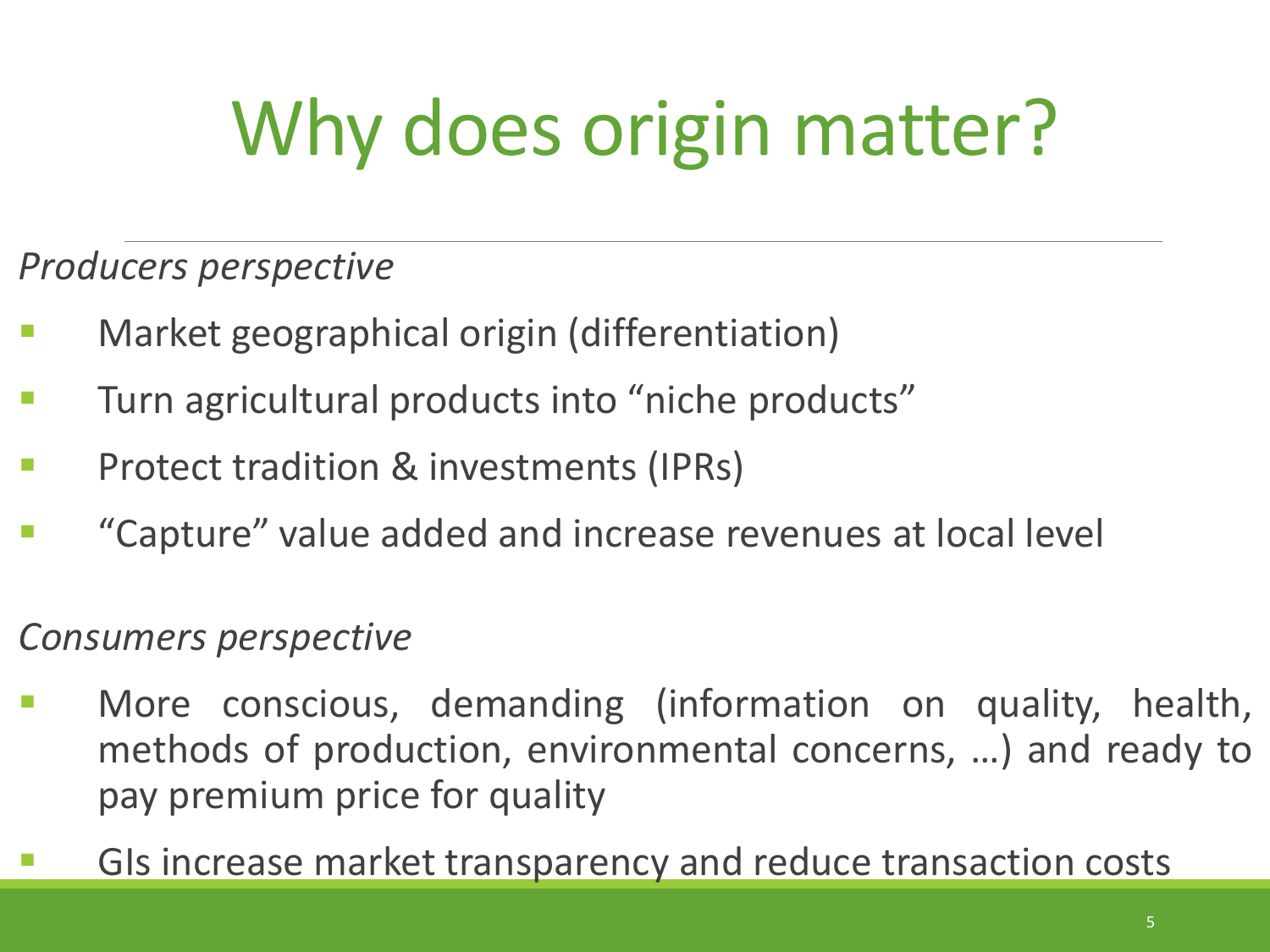## Why does origin matter?

*Markets perspective*

- Trade regulations: reduction of tariffs and increase on non-tariffs issues (health, traceability)
- Efforts towards sustainability (economic, social and environmental components)

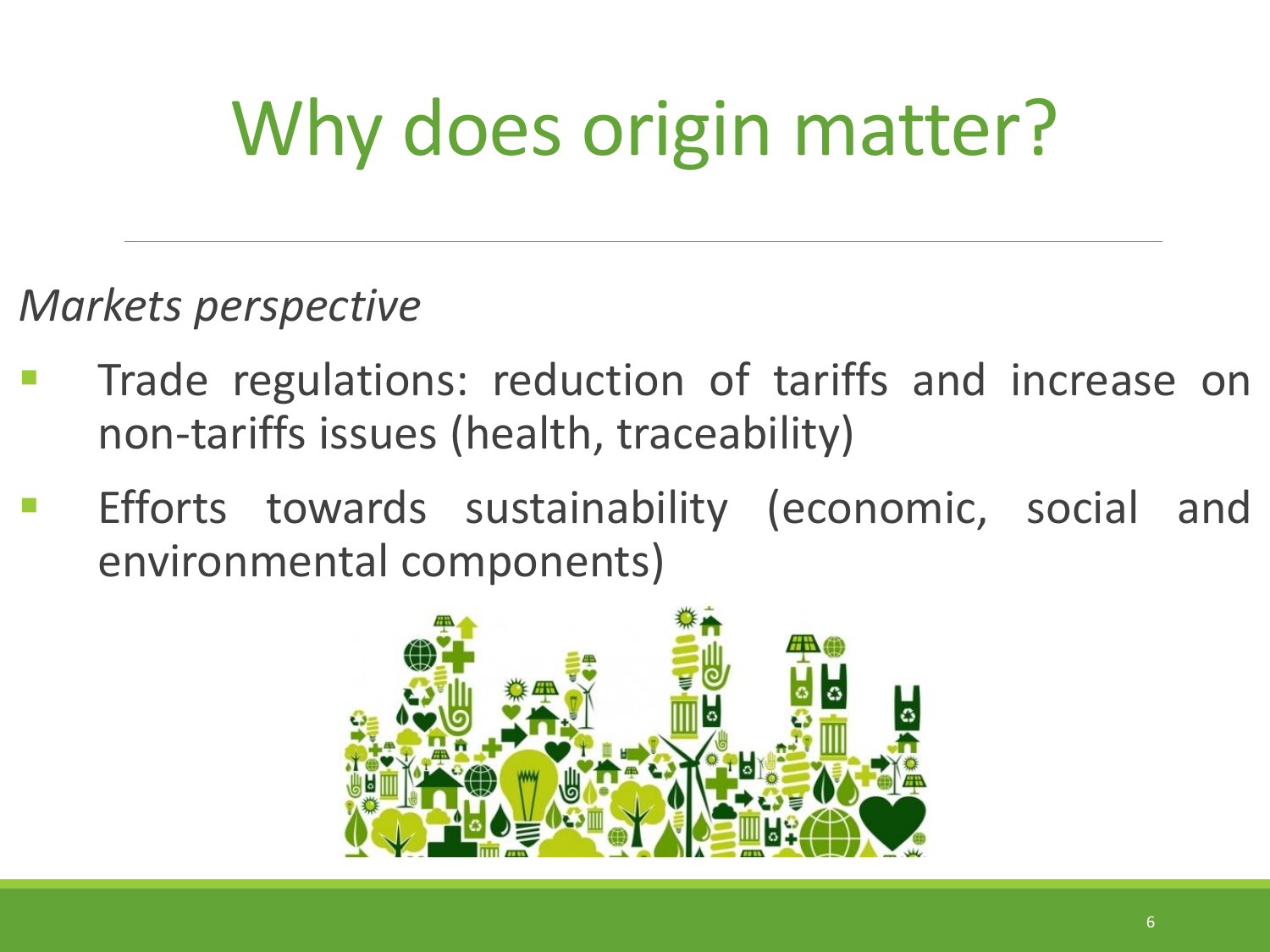### Key factors for GIs success

- Quality linked to a given geographical area
- Collective approach
- Solid system of controls
- Robust protection & enforcement

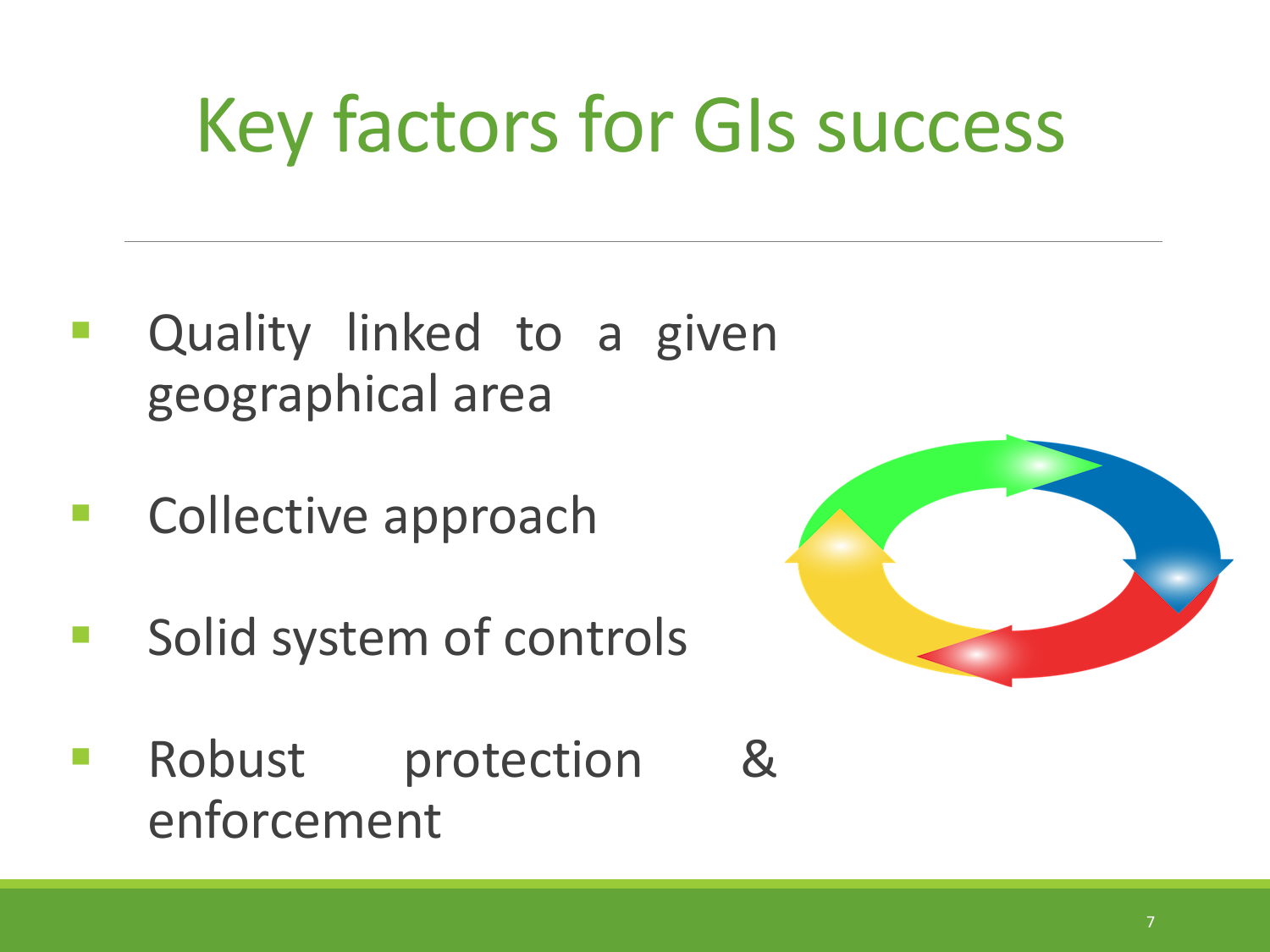# *Sui generis* systems: solid legal tool to ensure GIs success factors

- i. GIs as an independent category of IPRs (transparency)
- ii. Involvement of producers in the recognition/registration process
- iii. Analysis of products' specifications
- iv. Robust protection beyond the mere risk of confusion for consumers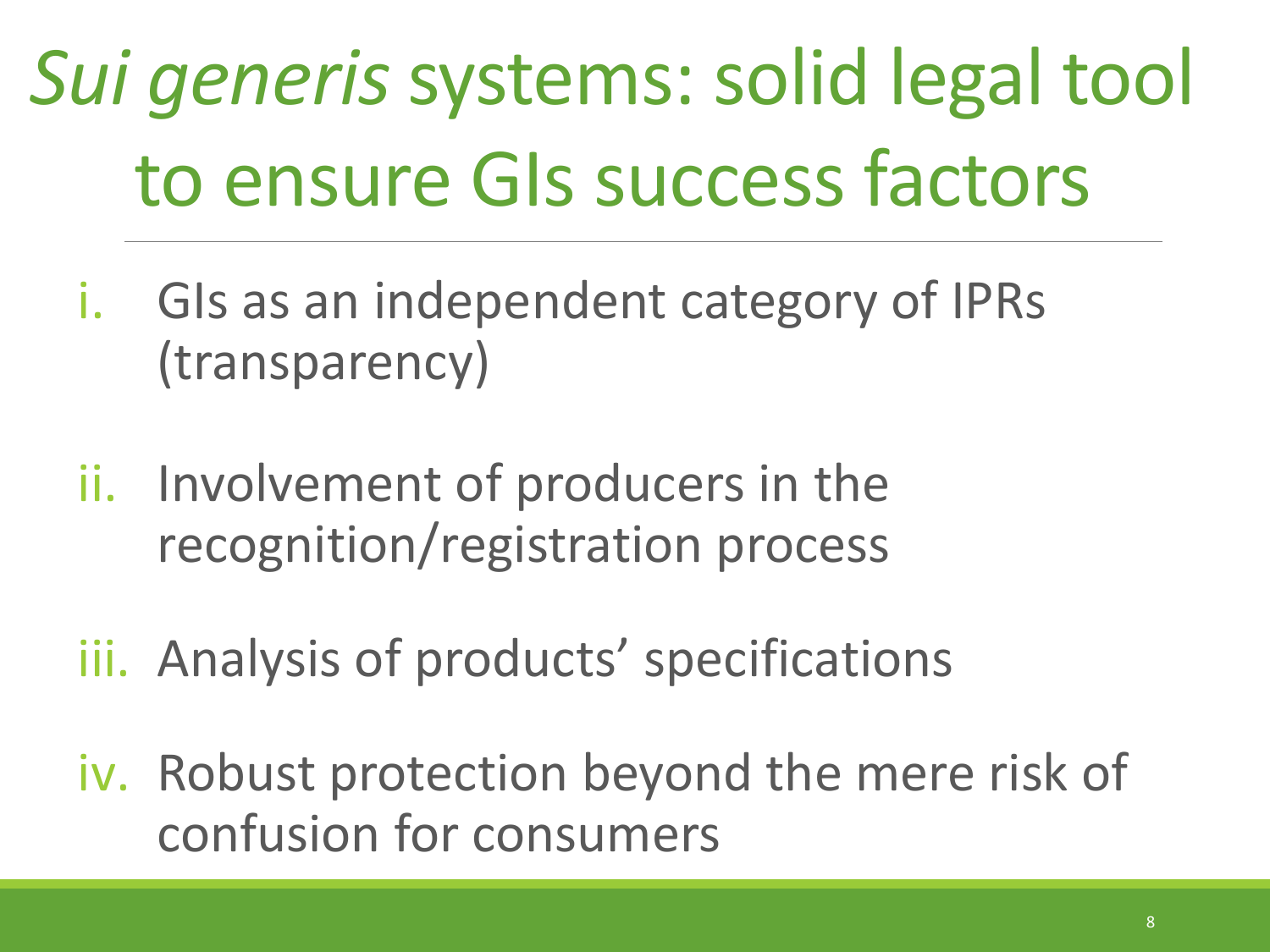### Concept of evocation in the EU Regulations and case law

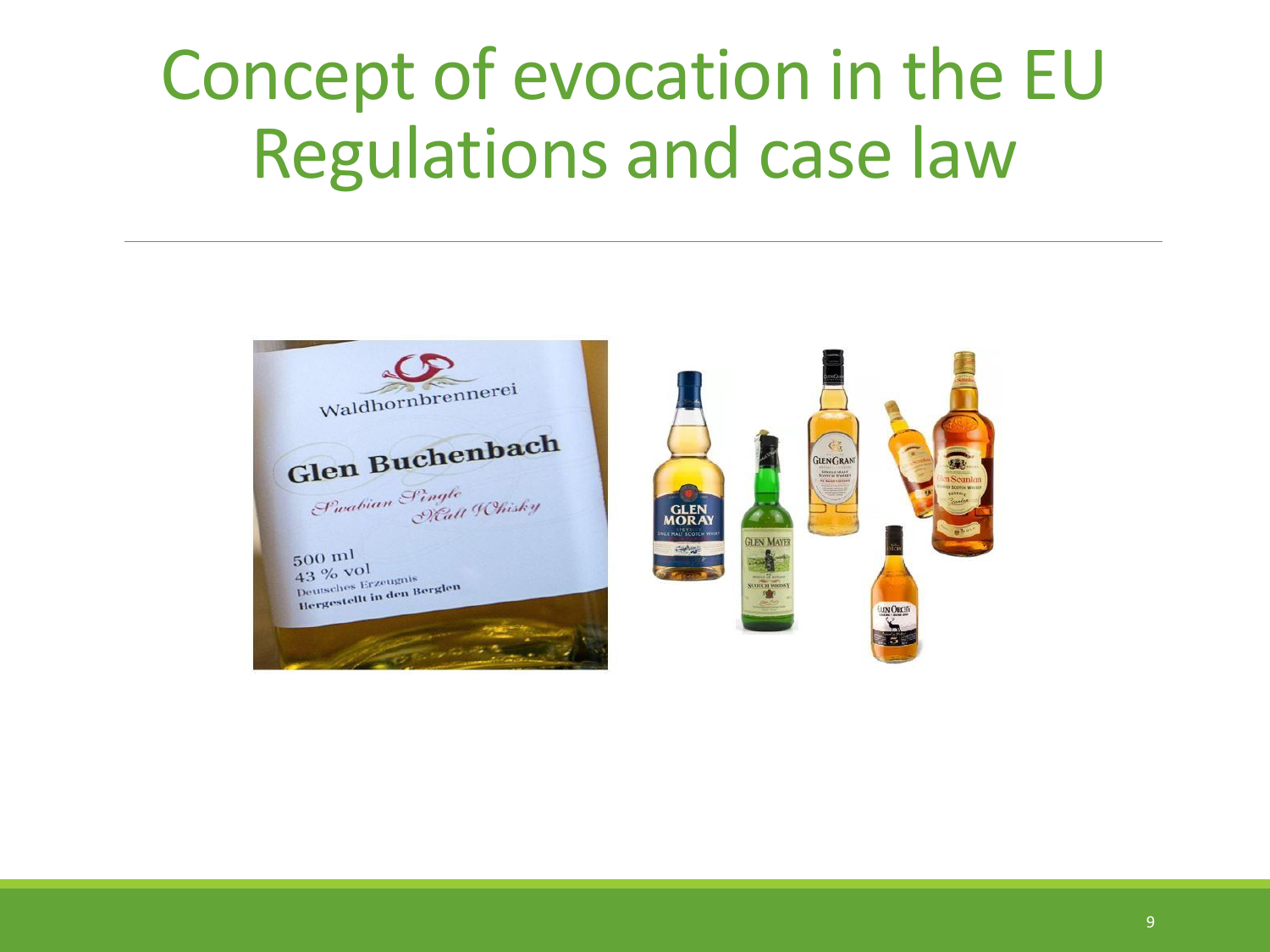### The WIPO Geneva Act of the Lisbon Agreement

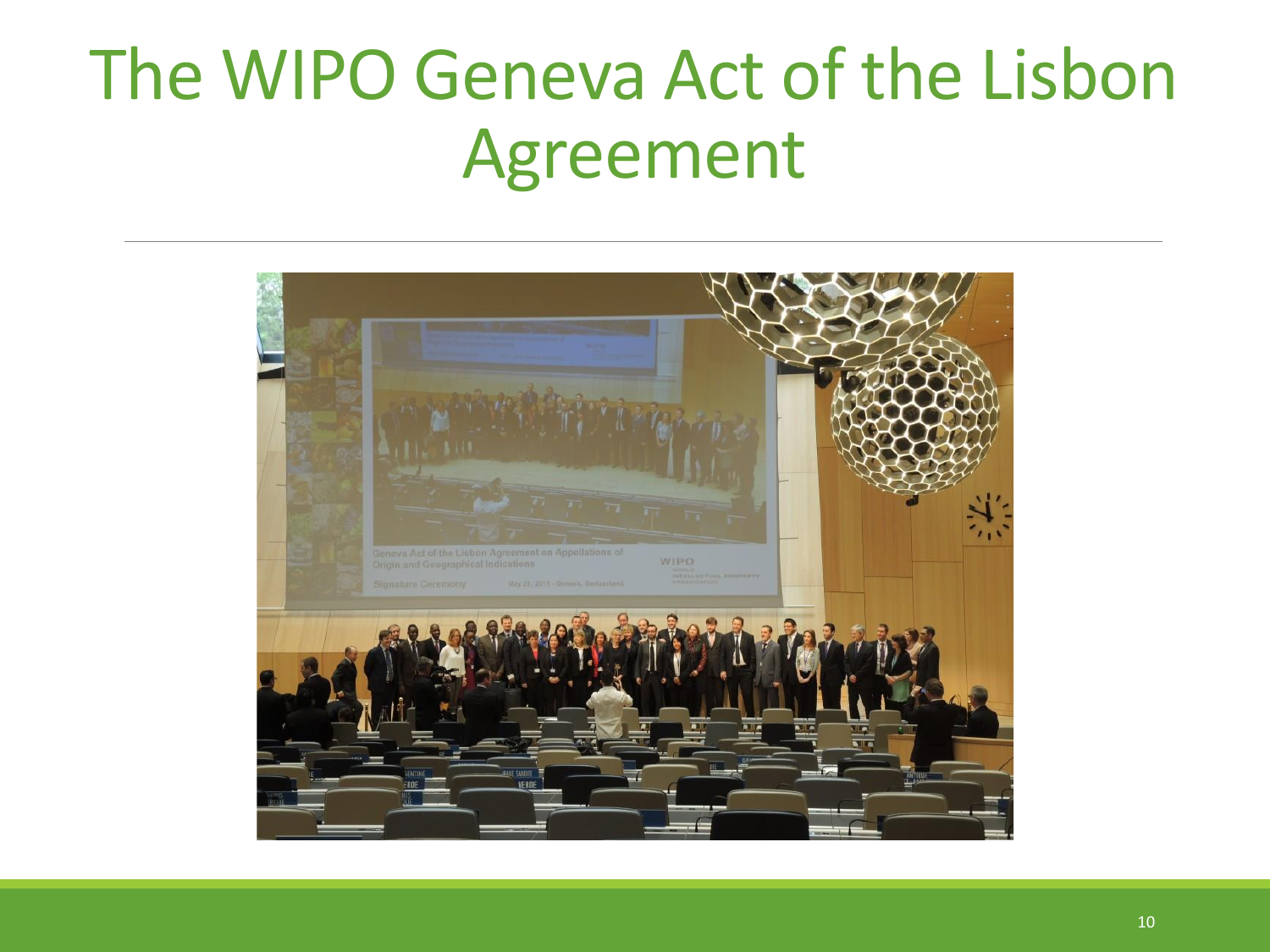### Some figures

- **i. Some 8.800 GIs** currently recognized/registered in national jurisdictions (**some 7.500 protected under** *sui generis* **systems**)
- ii. Sectors: agricultural products (cheese, fruits, vegetables, coffee, …), wines, spirits, non-agricultural products (handicrafts, industrial products)
- **iii. Majority of countries have adopted** *sui generis* **systems:**  EU, Russia, China, India, ASEAN countries, OAPI, Morocco, Colombia, Peru, Chile, Canada, New Zeeland (wines), …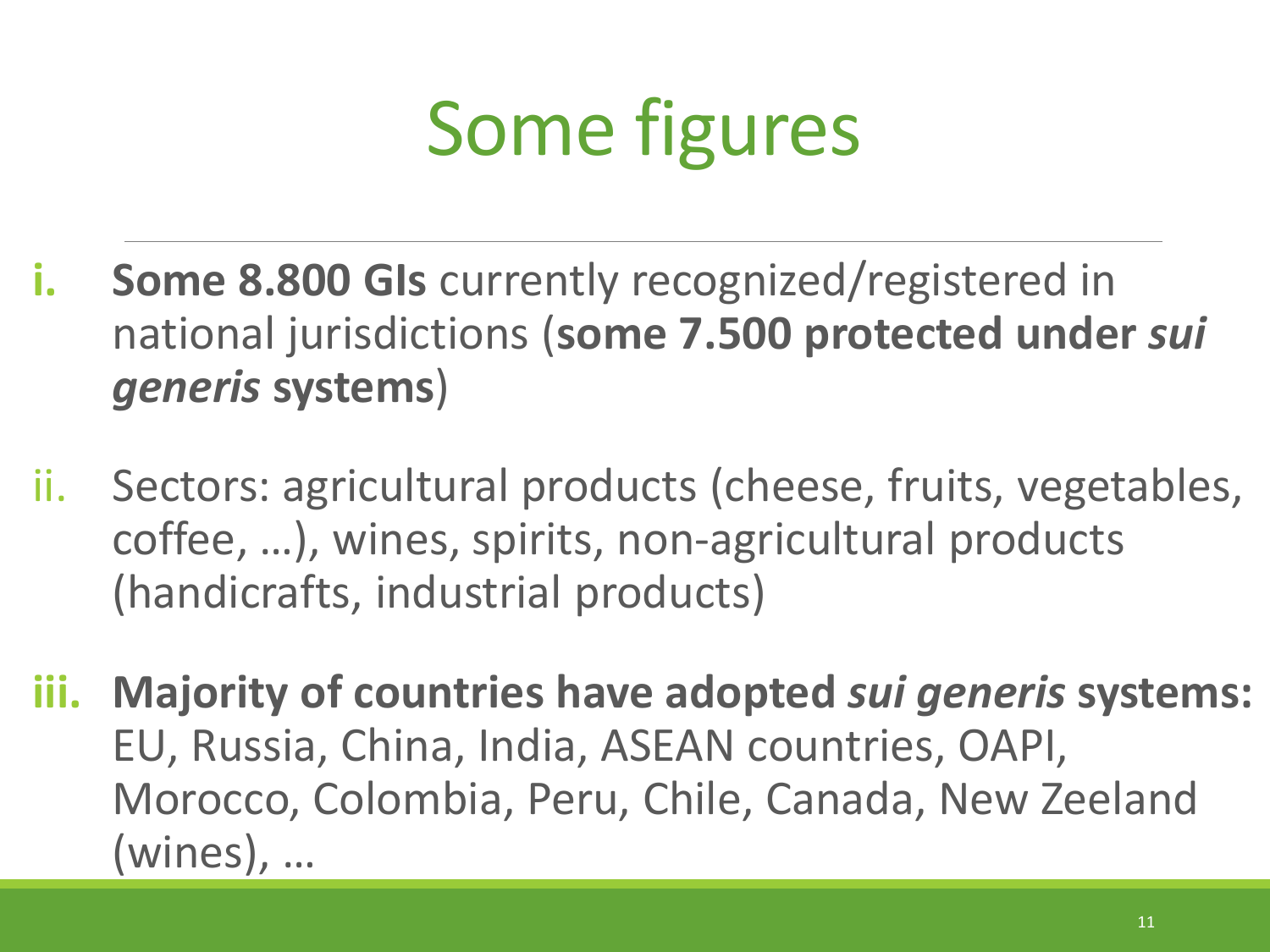III. Best practices within *sui generis*  systems and institutional upgrade

- i. Support of local authorities to producers
- ii. Technical expertise in the evaluation of products' specifications (coordination among authorities)
- iii. Efficient registration procedures (transparency, predictability)
- iv. Online registry (transparency and enforcement)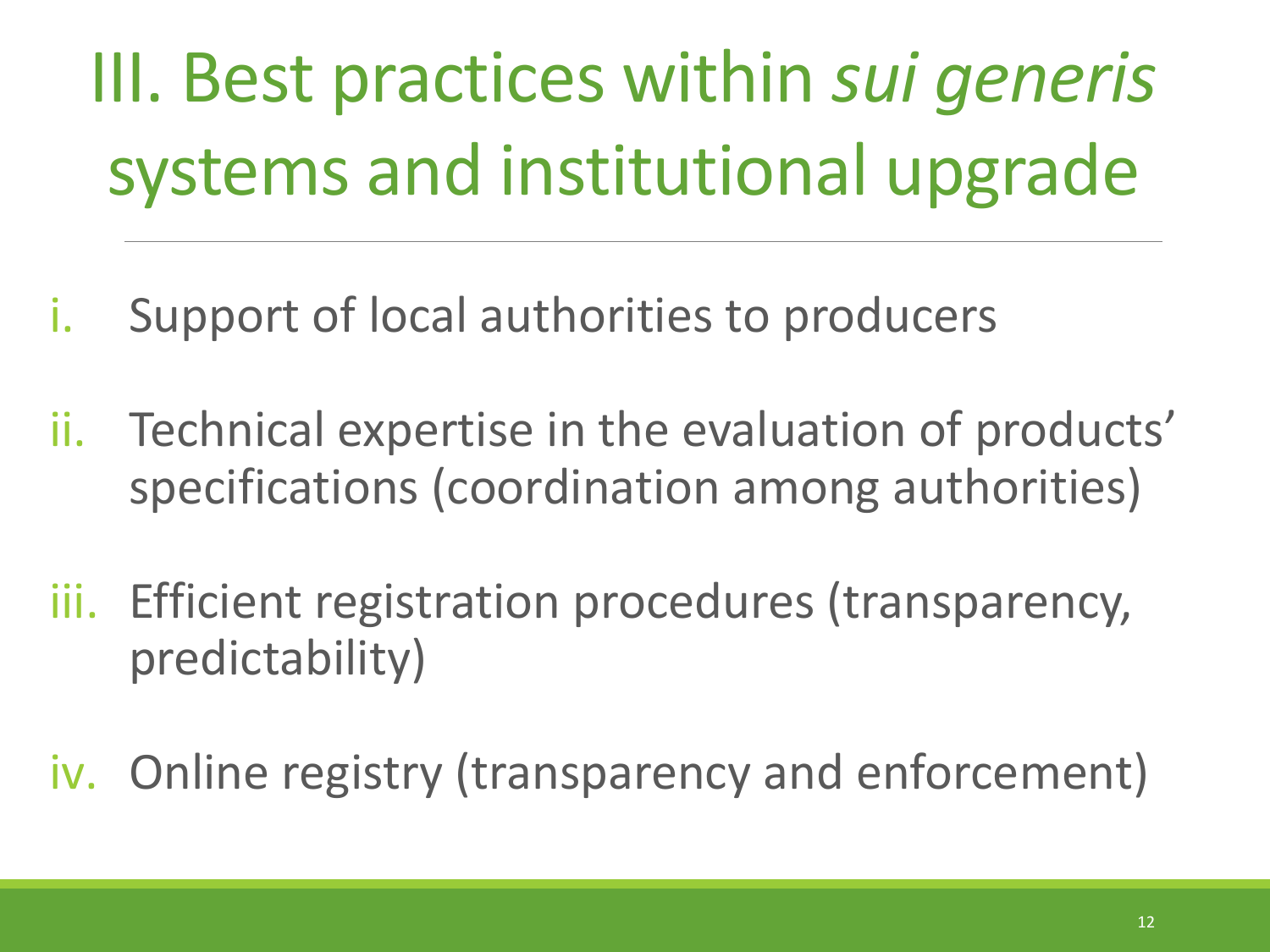III. Best practices within *sui generis*  systems and institutional upgrade

- a. Names protected cannot become generic
- b. Robust protection
- c. General framework for controls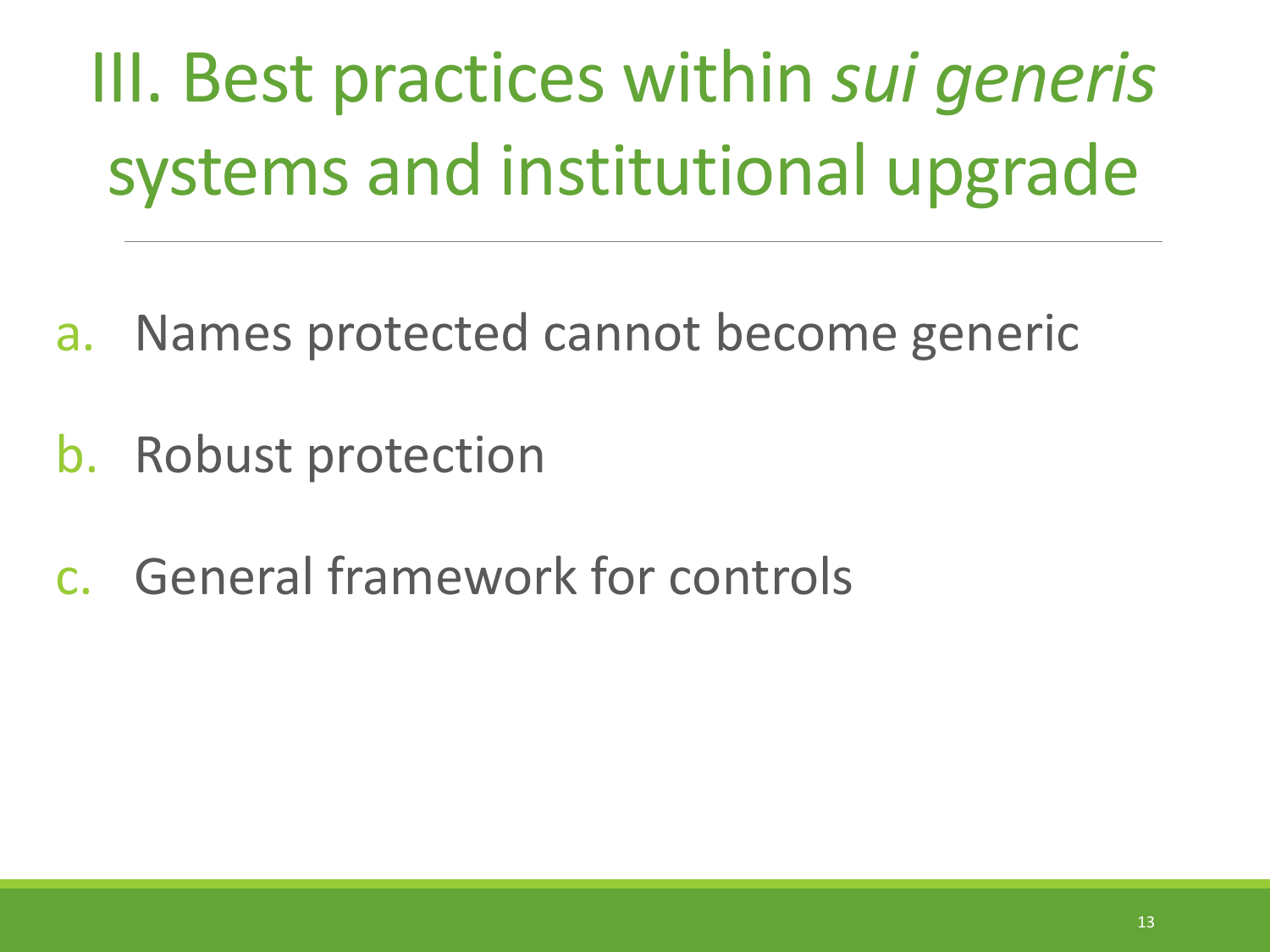### Rationale for robust Gis protection

- Reputation, commercial success = infringements
- GIs value chains: Small producers
- High legal costs cannot be undertaken

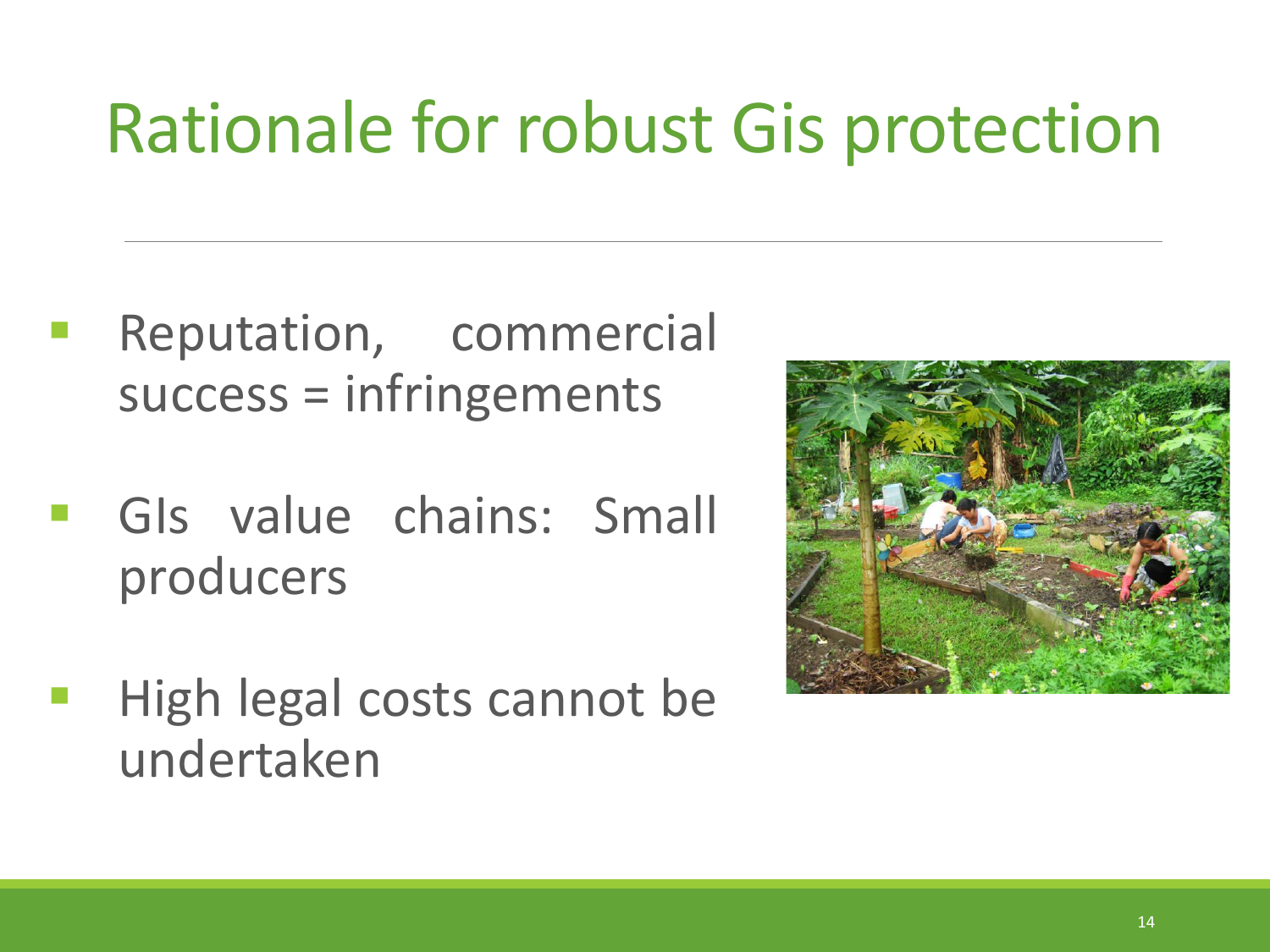### Controls